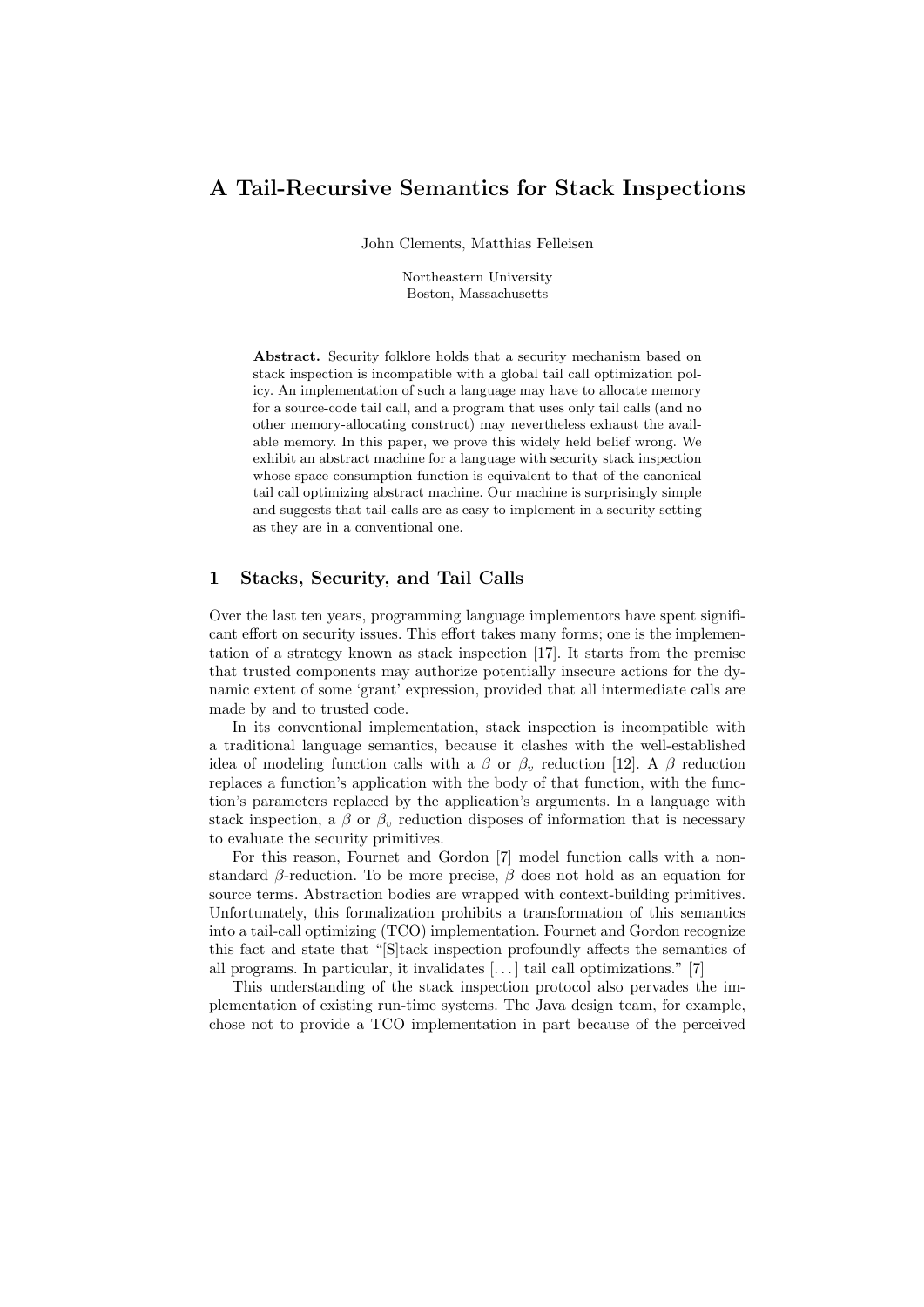incompatibility between tail call optimizations and stack inspection.<sup>1</sup> The .NET effort at Microsoft provides a runtime system that is properly TCO—except in the presence of security primitives, which disable it. Microsoft's documentation [11] states that "[t]he current frame cannot be discarded when control is transferred from untrusted code to trusted code, since this would jeopardize code identity security."

Wallach et al. [18] suggest an alternate security model that accommodates TCO implementations. They add an argument to each function call that represents the security context as a statement in their belief logic. Statements in this belief logic can be unraveled to determine whether an operation is permitted. Unfortunately, this transformation is global; it cannot be applied in isolation to a single untrusted component, but requires the rewriting of all procedures in all system libraries. They also fail to provide a formal language semantics that allows a Fournet-Gordon style validation of their claims.

Our security model exploits a novel mechanism for lightweight stack inspection [6]. We demonstrate the equivalence between our model and Fournet & Gordon's, and prove our claims of TCO. More precisely, our abstract implementation can transform all tail calls in the source program into instructions that do not consume any stack (or store) space. Moreover, the transformation that adds security annotations to the untrusted code is local.

We proceed as follows. First, we derive a CESK machine from Fournet & Gordon's semantics. Second, we develop a different, but extensionally equivalent CESK machine that uses a variant of Flatt's lightweight stack inspection mechanism [6]. Third, we show that our machine uses strictly less space than the machine derived from Fournet and Gordon's semantics and that our machine uses as much space as Clinger's canonical tail-call optimizing CESK machine [4].

The paper consists of nine sections. The second section introduces the  $\lambda_{\text{sec}}$ language: its syntax, semantics, and security mechanisms. The third section shows how a pair of tail calls between system and applet code can allocate an unbounded amount of space. In the fourth section, we derive an extensionally equivalent CESK machine from Fournet and Gordon's semantics; in the fifth section, we modify this machine so that it implements all tail calls in a properly optimized fashion. The sixth section provides a precise analysis of the space consumption of these machines and shows that our new machine is indeed tail-call optimizing. In the seventh section, we discuss the compatibility of our model of  $\lambda_{\text{sec}}$  with Fournet and Gordon's, using their theory of contextual equivalence. The last two sections place our work into context.

# 2 The  $\lambda_{\rm sec}$  Language

Fournet and Gordon use as their starting point the  $\lambda_{\rm sec}$ -calculus [13, 15], a simple model of a programming language with security annotations. They present two languages: a source language, in which programs are written, and a target language, which includes an additional form for security annotations. A trusted

 $^{\rm 1}$  Private communication between Guy Steele and second author at POPL 1996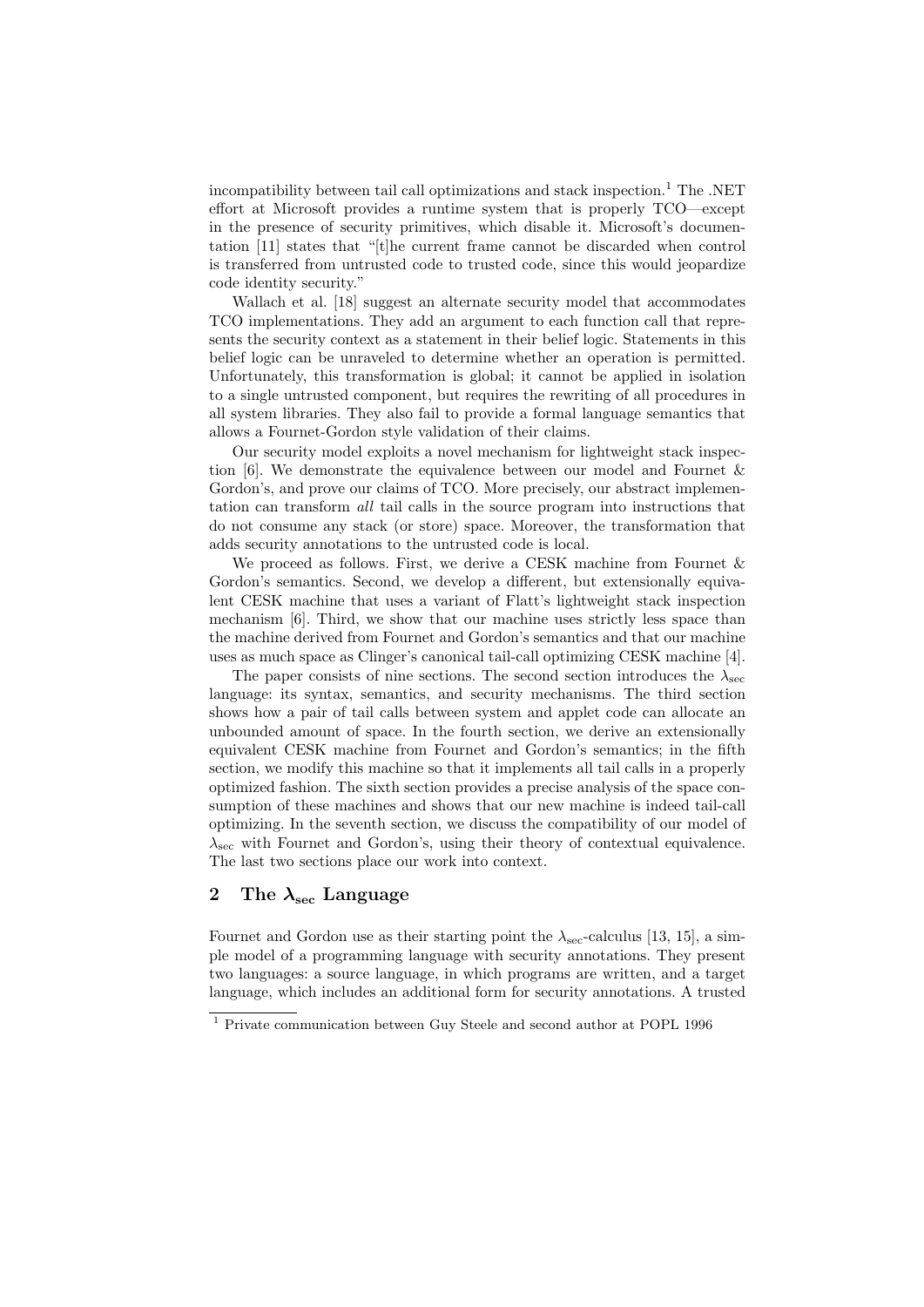annotator performs the translation from the source to the target, annotating each  $\lambda$ -expression with the appropriate permissions.

In this security model, all code is statically annotated with a given set of permissions, chosen from a fixed set  $P$ . A program fragment that has permissions R may choose to enable some or all of these permissions. The set of enabled permissions at any point during execution is determined by taking the intersection of the permissions enabled for the caller and the set of permissions contained in the callee's label. That is, a permission is considered enabled only if two conditions are met: first, it must have been legally and explicitly enabled by some calling procedure, and second, all intervening stack frames must have been annotated with this permission.

The source language  $(M<sub>s</sub>)$  adds three expressions to the basic call-by-value λ-calculus. The test expression checks to see whether a given set of permissions is currently enabled, and branches based on that decision. The grant expression enables a privilege, provided that the context endows it with those permissions. Finally, the fail expression causes the program to halt immediately, signaling a security failure. Our particular source language also changes the traditional presentation of the  $\lambda$ -calculus by adding an explicit name to each abstraction so that we get concise definitions of recursive procedures.

**SYNTAX** 

 $M, N = x \mid M \mid N \mid \lambda_f x.M \mid \text{grant } R \text{ in } M$ | test  $R$  then  $M$  else  $N$  | fail |  $R[M]$  $x \in$ Identifiers  $R \subseteq \mathcal{P}$  $V \in$  Values =  $x \mid \lambda_f x.M$ 

The target language  $(M)$  adds a framing expression to this source language (underlined in the grammar). A frame specifies the permissions of a component in the source text. To ensure that these framing expressions are present as the program is evaluated, we translate source components into target components by annotating the result with the source-appropriate permissions. In our case, components are  $\lambda$ -expressions. The annotator below performs this annotation, and simultaneously ensures that a grant expression refers only to those permissions to which it is entitled by its source location.<sup>2</sup>

ANNOTATOR  $\mathcal{A}: 2^{\mathcal{P}} \to M_s \to M$  $AR[x] = x$  $AR[\![\lambda_f x.M]\!] = \lambda_f x.R[\![AR[\![M]\!]]$  $AR[M N] = AR[M] AR[N]$  $AR$ [grant S in  $M$ ] = grant  $S \cap R$  in  $AR$ [ $M$ ]  $AR$ [test S then M else  $N$ ] = test S then  $AR$ [M]] else  $AR$ [N]]  $AR$ [fail] = fail

<sup>2</sup> Fournet and Gordon present a semantics in which this check is performed at runtime. Section 7 discusses the differences between the two languages in more detail.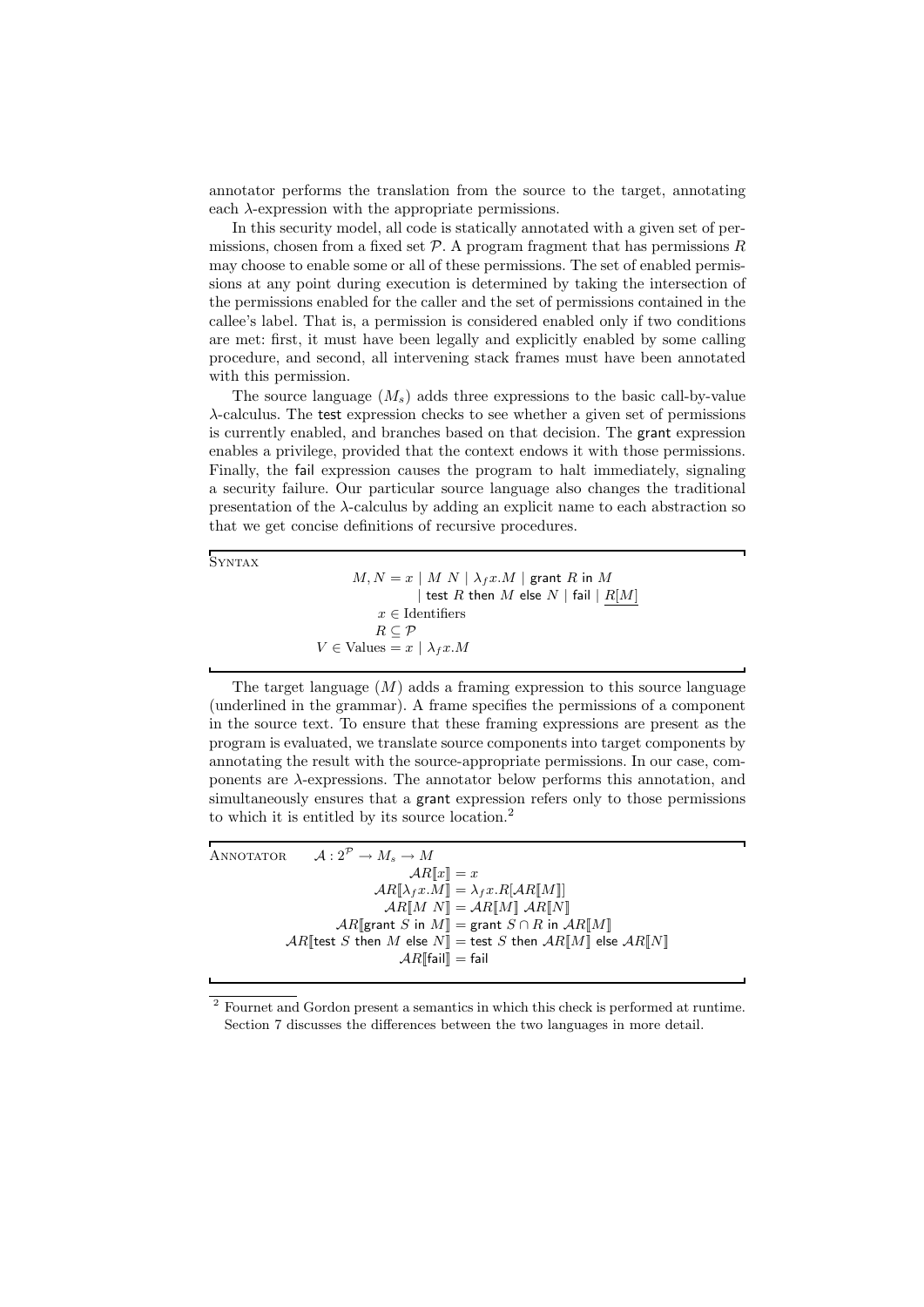The annotator  $\mathcal A$  consumes two arguments: the set of permissions appropriate for the source and the source code; it produces a target expression. It commutes with all expression constructors except for  $\lambda$  and grant. For a  $\lambda$  expression, it adds a frame expression wrapping the body. For a grant expression, it replaces the permissions S that the expression specifies with the intersection  $S \cap R$ . So, if a component containing the expression grant  $\{a, b\}$  in E were annotated with the permissions  $\{b, c\}$ , the resulting expression would read grant  $\{b\}$  in E' (where  $E'$  represents the recursive annotation of  $E$ ).

We adapt Fournet & Gordon's semantics to our variant of  $\lambda_{\rm sec}$  mutatis mutandis. Evaluation of programs is specified using a reduction semantics based on evaluation contexts. In such a semantics, every expression is divided into an evaluation context containing a single hole (denoted by •), and a redex. An evaluation context is composed with a redex by replacing the context's hole with the redex. The choice of evaluation contexts determines where evaluation can occur, and typically the evaluation contexts are chosen to enforce deterministic evaluation; that is, each expression has a unique decomposition into context and redex. Reduction rules in such a semantics take the form " $E[f] \mapsto E[q]$ ," where  $f$  is a redex,  $g$  is its contractum, and  $E$  is the context (which may be observable, as for instance in the test rule).

CONTEXTS

where

 $E = \bullet \mid E \ M \mid V \ E \mid \text{grant } R \text{ in } E \mid R[E]$ Reduction Rules  $E[\lambda_f x.M] \mapsto E[[\lambda_f x.M/f][V/x]M]$  $E[R[V]] \mapsto E[V]$  $E[\text{grant } R \text{ in } V] \mapsto E[V]$  $E[\text{test } R \text{ then } M \text{ else } N] \mapsto \begin{cases} E[M] & \text{if } \mathcal{O} \mathcal{K}[R] \llbracket E \rrbracket \end{cases}$  $E[N]$  otherwise  $E[\text{fail}] \mapsto \text{fail}$  $\mathcal{O}K[\![\emptyset]\!][E]\!]=\mathit{true}$  $\mathcal{O}K[\![R]\!][\![\bullet]\!]=\mathit{true}$ 

$$
\mathcal{O}K[\![R]\!][E[\bullet M]]] = \mathcal{O}K[\![R]\!][E]\n\qquad\n\mathcal{O}K[\![R]\!][E[V \bullet]]] = \mathcal{O}K[\![R]\!][E]\n\qquad\n\mathcal{O}K[\![R]\!][E[S[\bullet]]]] = R \subseteq S \land \mathcal{O}K[\![R]\!][E]\n\qquad\n\mathcal{O}K[\![R]\!][E[\mathsf{grant } S \mathsf{in} \bullet]] = \mathcal{O}K[\![R-S]\!][E]\n\qquad\n\mathcal{O}K[\![R]\!][E[\mathsf{grant } S \mathsf{in} \bullet]] = \mathcal{O}K[\![R-S]\!][E]\n\qquad\n\mathcal{O}K[\![R]\!][E[\mathsf{start} \mathsf{in} \bullet]] = \mathcal{O}K[\![R-S]\!][E]\n\qquad\n\mathcal{O}K[\![R]\!][E[\mathsf{start} \mathsf{in} \bullet]] = \mathcal{O}K[\![R-S]\!][E]\n\qquad\n\mathcal{O}K[\![R]\!][E[\mathsf{start} \mathsf{in} \bullet]] = \mathcal{O}K[\![R-S]\!][E]\n\qquad\n\mathcal{O}K[\![R]\!][E[\mathsf{start} \mathsf{in} \bullet]] = \mathcal{O}K[\![R-S]\!][E]\n\qquad\n\mathcal{O}K[\![R]\!][E[\mathsf{start} \mathsf{in} \bullet]] = \mathcal{O}K[\![R-S]\!][E[\mathsf{in} \bullet]] = \mathcal{O}K[\![R-S]\!][E[\mathsf{in} \bullet]] = \mathcal{O}K[\![R-S]\!][E[\mathsf{in} \bullet]] = \mathcal{O}K[\![R-S]\!][E[\mathsf{in} \bullet]] = \mathcal{O}K[\![R-S]\!][E[\mathsf{in} \bullet]] = \mathcal{O}K[\![R-S]\!][E[\mathsf{in} \bullet]] = \mathcal{O}K[\![R-S]\!][E[\mathsf{in} \bullet]] = \mathcal{O}K[\![R-S]\!][E[\mathsf{in} \bullet]] = \mathcal{O}K[\![R-S]\!][E[\mathsf{in} \bullet]] = \mathcal{O}K[\![R-S]\!][E[\mathsf{in} \bullet]] = \mathcal{O}K[\![R-S]\!][E[\mathsf{in} \bullet]] = \mathcal{O}K[\![R-S]\!][E[\mathsf{in}
$$

This semantics is an extension of a standard call-by-value reduction semantics. The hole and the two application contexts are standard and enforce left-toright evaluation of arguments. The reduction rule for applications is also standard. The added contexts and reduction rules for frame and grant expressions are interesting in that they are largely transparent; evaluation may proceed inside of either form, and each one disappears when its expression is a value. These expressions affect the evaluation only when a test expression occurs as a redex. In this case, the result of the reduction depends on the  $\mathcal{O}\mathcal{K}$  predicate, which is applied to the current context and the desired permissions.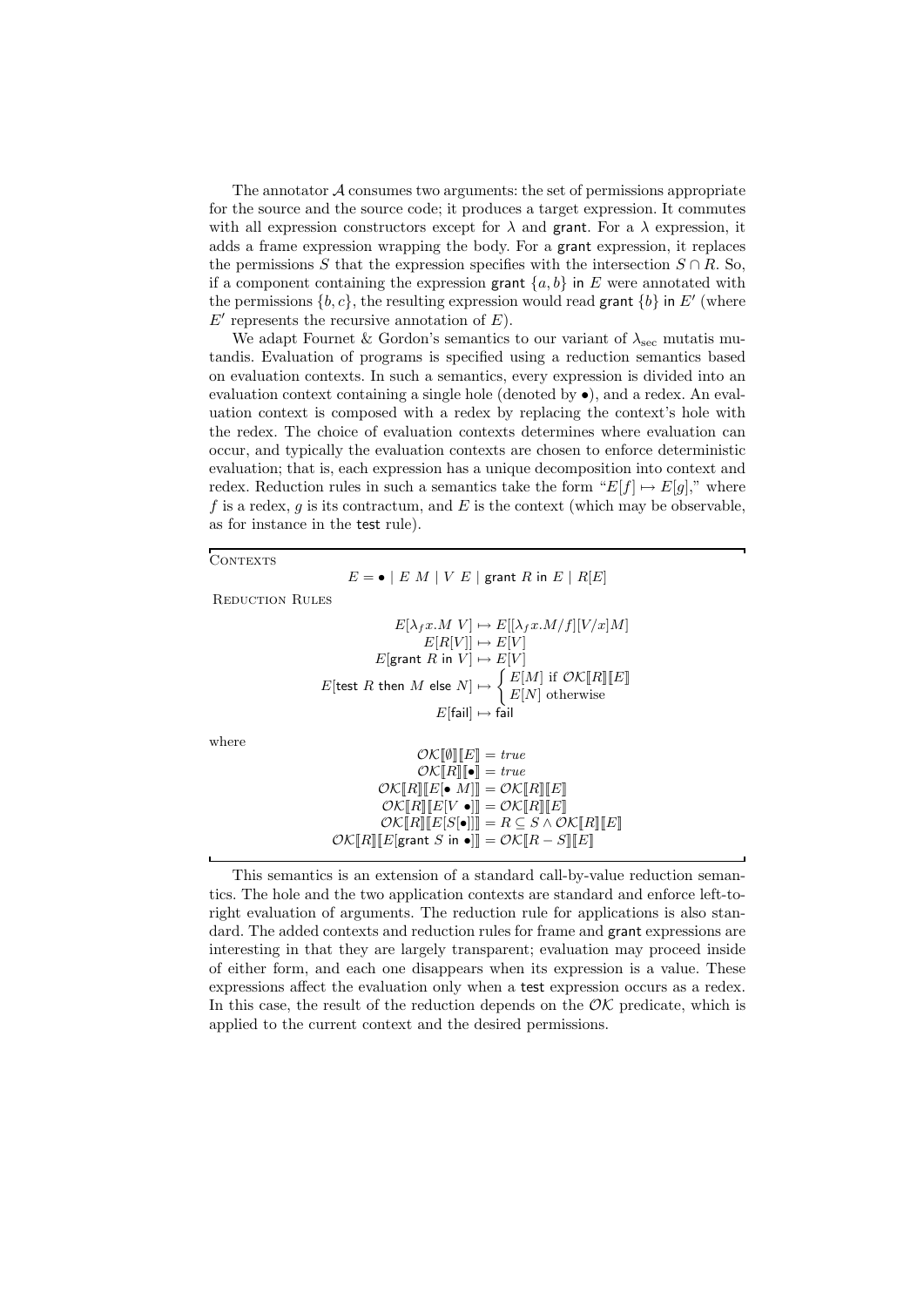The  $\mathcal{O}\mathcal{K}$  predicate recurs over the continuation from the inside out, succeeding either when the permissions remaining to check are empty or when the context is exhausted. The  $\mathcal{O}\mathcal{K}$  predicate commutes with both kinds of application context. In the case of a frame annotation, the desired permissions must occur in the frame, and the predicate must succeed recursively. Finally, a grant expression removes all permissions it grants from the set of those that need to be checked. The stack inspection protocol is, at heart, a lightweight form of continuation manipulation [3].

In Fournet and Gordon's framework, a program consists of a set of components, each one a closed  $\lambda$ -expression with its own set of permissions.

#### **Definition 1 (Components).**  $A \in \text{Components} = \langle \lambda_f x. M_s, R \rangle$

Finally, the Eval function determines the meaning of a source program. A program consists of a list of components. Evaluation is performed by annotating each  $\lambda$ -expression with the permissions of its component, and combining all such expressions into a single application. This application uses the traditional abbreviation of a curried application as a single one.

#### Definition 2 (Eval).

$$
\text{Eval}(\langle \lambda_f x. M_{u0}, R_0 \rangle \ldots) = V \text{ if } (\mathcal{A}R_0[\![\lambda_f x. M_{u0}]\!]\!]\ldots) \stackrel{*}{\mapsto} V
$$

Since the first component is applied to the rest, it is presumed to represent the runtime system, or at least a linker. Eval is undefined for programs that diverge or enter a stuck state.

# 3 Tail-Call Optimization

Modern functional programming languages avoid looping constructs in favor of recursion. Doing so keeps the language smaller and simplifies its implementation. Furthermore, it empowers programmers to match functions and data structures, which makes programs more comprehensible than random mixtures of loops and function calls. Even modern object-oriented programmers have recognized this fact, as indicated by the inclusion of tail-call instructions in Microsoft's CLR [2] and the promotion of traversal strategies such as the interpreter, composite, or visitor patterns [8].

Of course, if function calls were implemented na¨ıvely, this strategy would introduce an unacceptably large overhead on iterative computations. Each iteration would consume a stack frame and long loops would quickly run out of space. As Guy Steele pointed out in the late 1970's, however, language designers can have efficiency and a small language if they translate so-called tail calls into instruction sequences that do not consume any space [16]. Typically, such function calls turn into plain jumps, and hence, the translation of a tail-recursive function equals the translation of a looping construct. Using this reasoning, the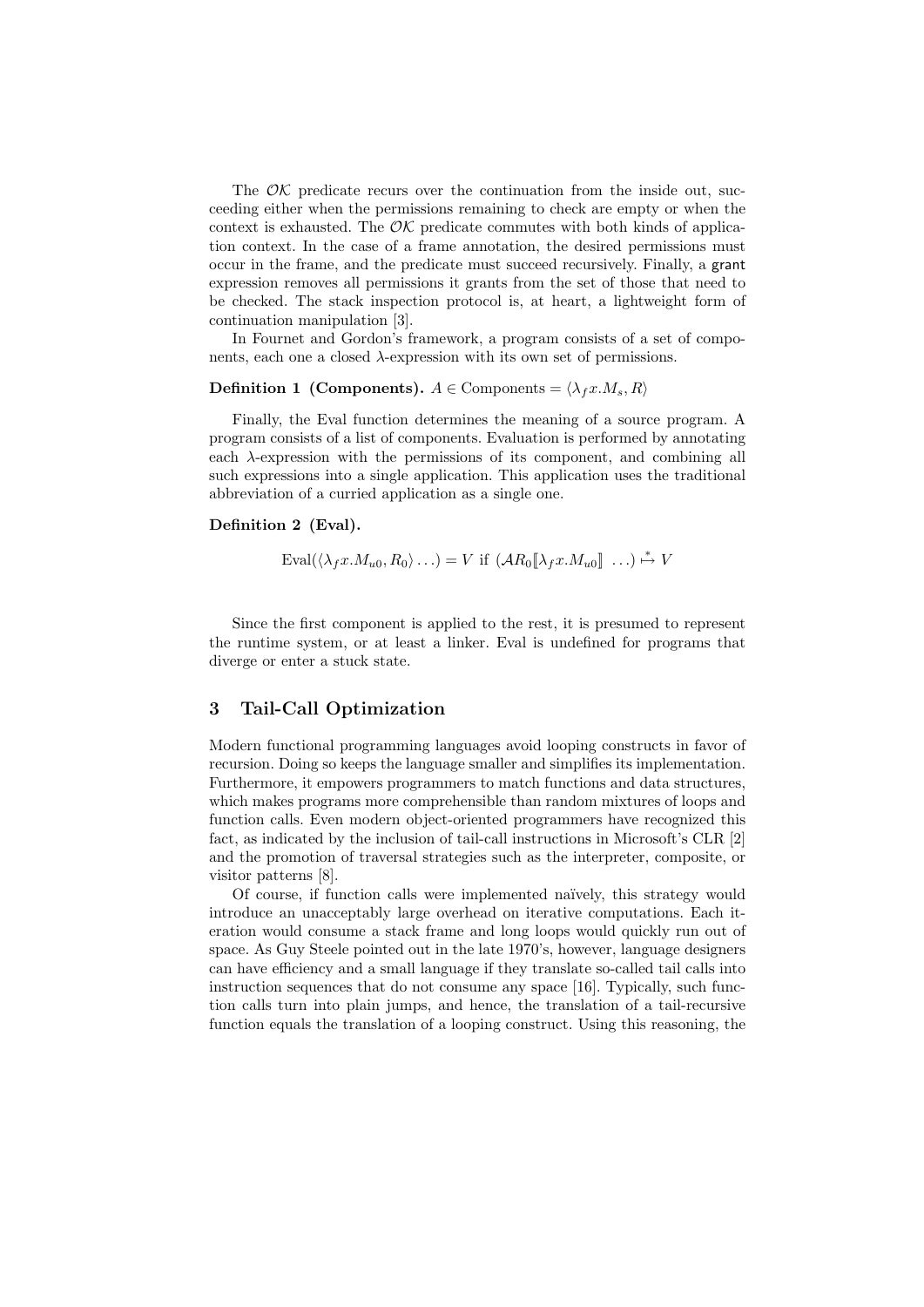language definitions for Scheme require that correct implementations must optimize all tail-calls and thereby "support an unbounded number of active tail calls" [10].

At first glance, tail-call optimization seems inherently incompatible with stack inspection. To see this, consider a mutually recursive loop between applet and library code.

**ABBREVIATIONS** UserFn  $\stackrel{\Delta}{=} \lambda_{user}$ sus.sus user SystemFn  $\stackrel{\Delta}{=} \lambda_{sys}$ user.user sys  $AR_A$ [UserFn] =  $\lambda_{user}sys.R_A[sys\ user]$  $ARs$ [SystemFn] =  $\lambda_{sys}$ user.Rs[user sys] REDUCTION (W/ ANNOTATIONS)  $AR_A$ [UserFn]  $AR_S$ [SystemFn]  $\rightarrow R_{\mathsf{A}}[\mathcal{A}R_{\mathsf{S}}[\text{SystemFn}]\ \mathcal{A}R_{\mathsf{A}}[\text{UserFn}]]$  $\rightarrow R_{\mathsf{A}}[R_{\mathsf{S}}[\mathcal{A}R_{\mathsf{A}}[\![\mathrm{UserFn}]\!]\mathcal{A}R_{\mathsf{S}}[\![\mathrm{SystemFn}]\!]]]$  $\rightarrow R_{\mathsf{A}}[R_{\mathsf{S}}[R_{\mathsf{A}}|\mathcal{A}R_{\mathsf{S}}[\text{SystemFn}]\mathcal{A}R_{\mathsf{A}}[\text{UserFn}]]]]$  $\rightarrow R_{\mathsf{A}}[R_{\mathsf{S}}[R_{\mathsf{A}}[R_{\mathsf{S}}[\mathcal{A}R_{\mathsf{A}}[\text{UserFn}]\mathcal{A}R_{\mathsf{S}}[\text{SystemFn}]]]]]$ . . . REDUCTION (W/O ANNOTATIONS) UserFn SystemFn

 $\mapsto$  SystemFn UserFn  $\mapsto$  UserFn SystemFn  $\mapsto$  SystemFn UserFn  $\mapsto$  UserFn SystemFn . . .

This program consists of two copies of a mutually recursive loop function, one a 'user' component and one a 'system' component. Each takes the other as an argument, and then calls it, passing itself as the sole argument. To simplify the presentation of the looping functions, we introduce abbreviations for the user and system procedures.

This program is a toy example, but it represents the core of many interactions between user and system code. For instance, any co-routine-style interaction between producer and consumer exhibits this behavior—unfortunately, programmers are forced to avoid this powerful and natural style in Java precisely because of the lack of tail-call optimization. Perhaps the most common examples of this kind of interaction occur in OO-style traversals of data structures, such as the above-mentioned patterns.

The first reduction sequence illustrates the steps taken by  $\lambda_{\text{sec}}$  in evaluating the given program, where the two procedures are annotated with their permissions. In this example, the context quickly grows without bound. A functional programmer would expect to see a sequence more like the second one. This series is also a reduction sequence in  $\lambda_{\text{sec}}$ , but one which is obtained by evaluating the program's pure source.

As Fournet and Gordon point out in their paper, all is not lost. They introduce an additional reduction into their abstract machine that explicitly removes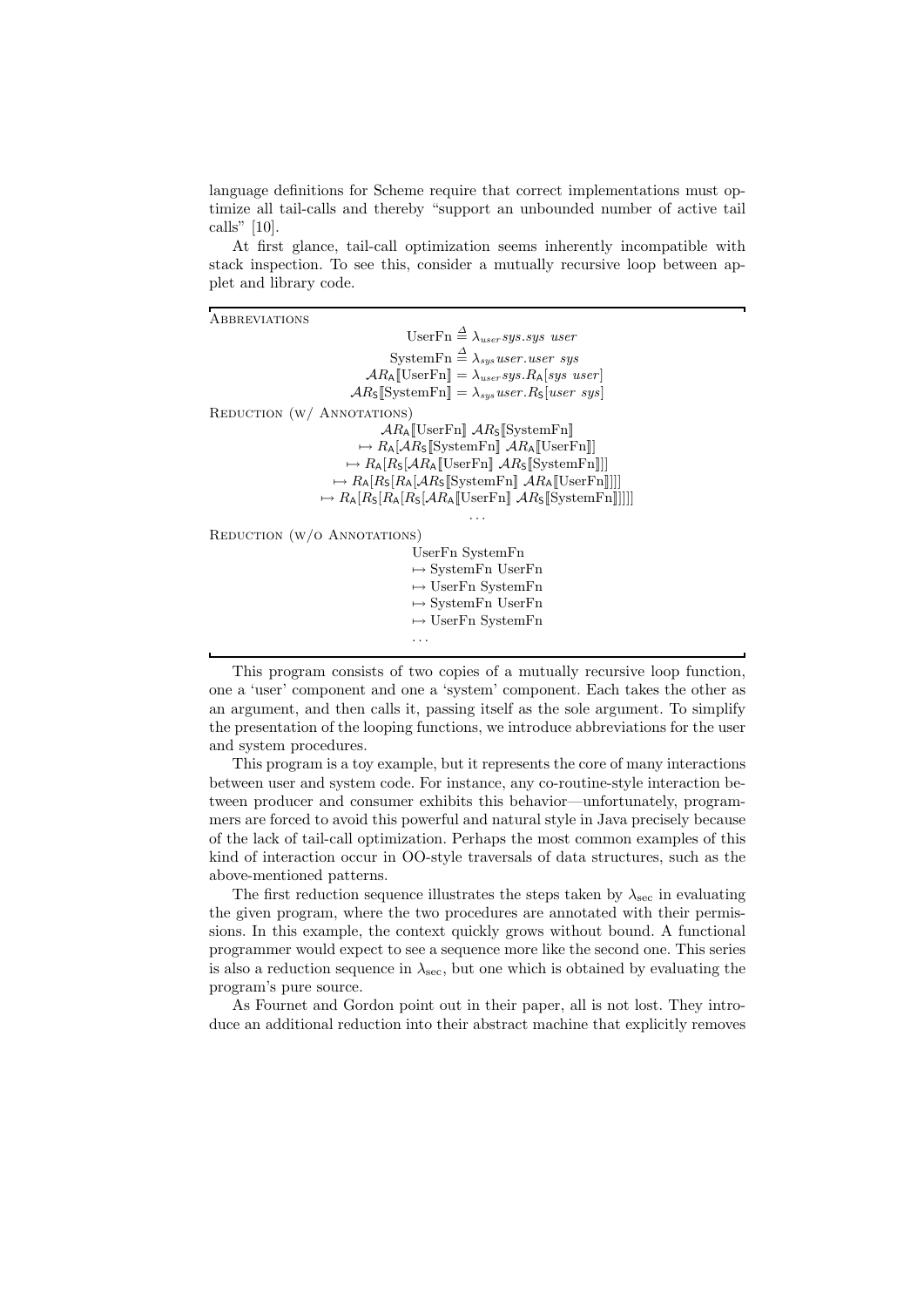a frame before performing a call. Unfortunately, as they point out, indiscriminate application of this rule changes the semantics. Thus, they impose strict conditions that the machine must check before it can apply the rule. The rule and its side conditions clarify that an improved compiler can turn some tail calls into jumps, but Fournet and Gordon state that many tail calls cannot be optimized.

# 4 An Abstract Machine for  $\lambda_{\rm sec}$

Following Clinger's work on defining tail-optimized languages via space complexity classes [4], we reformulate the  $\lambda_{\rm sec}$  semantics as a CESK machine [5]. We can then measure the space consumed by machine configurations, programs, and machines. Furthermore, we can determine whether the space consumption function of an implementation is in the same complexity class as Clinger's machine.

### 4.1 The fg machine

We begin with a direct translation of  $\lambda_{\rm sec}$ 's semantics into a CESK machine, which we call "frame-generating" or  $fg$  (see figure 1). A CESK machine has four registers: the control string, the environment, the store, and the continuation. The control string indicates which program instruction is being reduced. In conventional machines, this is called the program counter. The environment binds variable names to values, much like the current stack frame of an assembly language machine. The store, like a heap, contains shared values.<sup>3</sup> Finally, the continuation represents the instruction's control context; it is analogous to the stack.

The derivation of a CESK machine from a reduction semantics is straightforward [5]. In particular, the proof of equivalence of the two models is a refinement of Felleisen and Flatt's proof, which proceeds by a series of transformations from a simple reduction semantics to a register machine. At each step, we must strengthen the induction hypothesis by adding a claim about the value of the  $\mathcal{O}\mathcal{K}$  predicate when applied to the current context.

The new Eval function is abstracted over the machine under consideration. In particular, the definition of  $Eval<sub>x</sub>$  for a machine x depends both on the transition function,  $\mapsto_x$ , and on the empty context, empty<sub>x</sub>.

In order to ensure that Eval and  $Eval<sub>fg</sub>$  are indeed the same function, the Eval<sub>x</sub> function must employ a "load" function  $\mathcal L$  at the beginning of an execution that coerces the target program to a valid machine configuration, and an "unload" function  $U$  at the end, which recursively substitutes values bound in the environment for the variables that represent them.

## Definition 3 (Eval<sub>x</sub>).

 $\text{Eval}_x(A, \ldots) = \mathcal{U}(V, \sigma) \text{ if } \mathcal{L}_x(A, \ldots) \stackrel{*}{\mapsto}_x \langle V, \sigma \rangle$ 

<sup>&</sup>lt;sup>3</sup> The store in our model is necessitated by Clinger's model of tail call optimization; a machine with no store can grow without bound due to copying.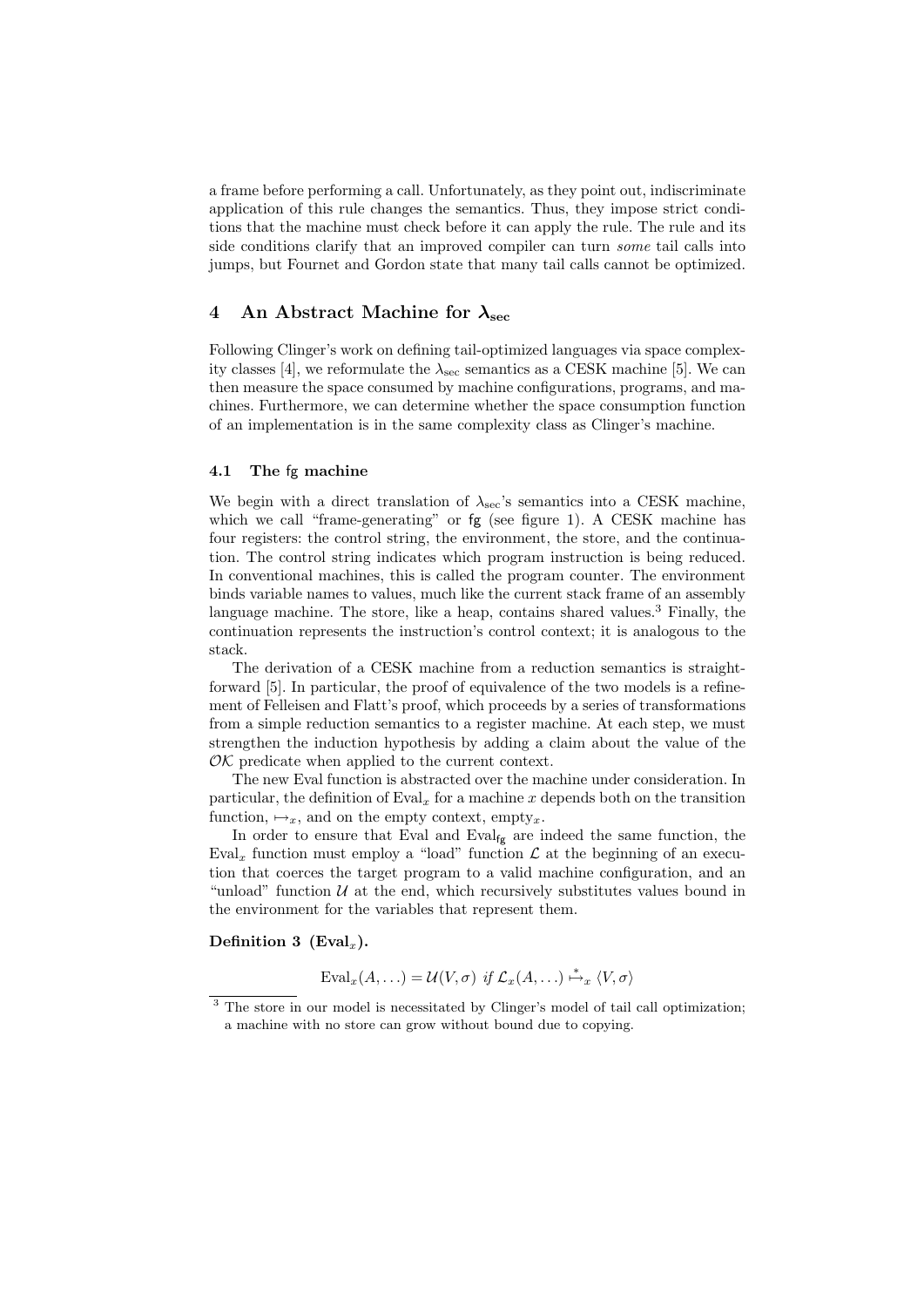THE FG MACHINE  $C_{\text{fg}} = \langle M, \rho, \sigma, \kappa \rangle \mid \langle V, \rho, \sigma, \kappa \rangle \mid \langle V, \sigma \rangle$ | fail  $\kappa = \langle \rangle | \langle \text{push} : M, \rho, \kappa \rangle | \langle \text{call} : V, \kappa \rangle | \langle \text{frame} : R, \kappa \rangle | \langle \text{grant} : R, \kappa \rangle$  $V \in$  Values =  $\langle$ closure :  $M, \rho \rangle$  $\rho \in$ Identifiers  $\rightarrow$ <sub>f</sub> Locations  $\alpha, \beta \in$  Locations  $\sigma \in$  Locations  $\rightarrow$  *f* Values  $\text{empty}_{f_{g}} = \langle \rangle$  $\langle \lambda_f x.M, \rho, \sigma, \kappa \rangle \mapsto_{\text{fg}} \langle \langle \text{closure} : \lambda_f x.M, \rho \rangle, \rho, \sigma, \kappa \rangle$  $\langle x, \rho, \sigma, \kappa \rangle \mapsto_{\text{fg}} \langle \sigma(\rho(x)), \rho, \sigma, \kappa \rangle$  $\langle M \mid N, \rho, \sigma, \kappa \rangle \mapsto_{\text{fg}} \langle M, \rho, \sigma, \langle \text{push} : N, \rho, \kappa \rangle \rangle$  $\langle R[M], \rho, \sigma, \kappa \rangle \mapsto_{\text{fg}} \langle M, \rho, \sigma, \langle \text{frame} : R, \kappa \rangle \rangle$  $\langle \textnormal{\textsf{grant}}\ \textit{\textbf{R}}\ \textnormal{\textsf{in}}\ \textit{\textbf{M}}, \rho, \sigma, \kappa\rangle \mapsto_{\textnormal{\textsf{fg}}} \langle \textit{\textbf{M}}, \rho, \sigma, \langle \textnormal{\textsf{grant}} : \textit{\textbf{R}}, \kappa\rangle\rangle$  $\langle \text{test } R \text{ then } M \text{ else } N, \rho, \sigma, \kappa \rangle \mapsto_{\text{fg}} \left\{ \begin{array}{l} \langle M, \rho, \sigma, \kappa \rangle \text{ if } \mathcal{O} \mathcal{K}_{\text{fg}}[R] \llbracket \kappa \rrbracket \end{array} \right\}$  $\langle N, \rho, \sigma, \kappa \rangle$  otherwise  $\langle \text{fail}, \rho, \sigma, \kappa \rangle \mapsto_{\text{fg}} \hat{\text{fail}}$  $\langle V, \rho, \sigma, \langle \rangle \rangle \mapsto_{\mathsf{fg}} \langle V, \sigma \rangle$  $\langle V, \rho, \sigma, \langle \text{push} : M, \rho', \kappa \rangle \rangle \mapsto_{\text{fg}} \langle M, \rho', \sigma, \langle \text{call} : V, \kappa \rangle \rangle$  $\langle V, \rho, \sigma, \langle \text{call} : V', \kappa \rangle \rangle \mapsto_{\text{fg}} \langle M, \rho'[f \mapsto \beta][x \mapsto \alpha], \sigma[\alpha \mapsto V][\beta \mapsto V'], \kappa \rangle$ if  $V' = \langle \text{closure} : \lambda_f x.M, \rho' \rangle$  and  $\alpha, \beta \notin \text{dom}(\sigma)$  $\langle V, \rho, \sigma, \langle \text{frame} : R, \kappa \rangle \rangle \mapsto_{\text{fg}} \langle V, \rho, \sigma, \kappa \rangle$  $\langle V, \rho, \sigma, \langle \text{grant} : R, \kappa \rangle \rangle \mapsto_{\text{fg}} \langle V, \rho, \sigma, \kappa \rangle$  $\langle V, \rho, \sigma[\beta, \ldots \mapsto V', \ldots], \kappa \rangle \mapsto_{fg} \langle V, \rho, \sigma, \kappa \rangle$ if  $\{\beta, \ldots\}$  is nonempty and  $β, \ldots$  do not occur in  $V, ρ, σ,$  or  $κ$ where  $\mathcal{O}K_{fg}[\![\emptyset]\!][\![\kappa]\!] = \text{true}$  $\mathcal{O}K_{\text{fg}}[[R]][\langle\rangle]] = \text{true}$  $\mathcal{O}K_{\text{fg}}[\![R]\!][\![\langle \text{push}: \check{M}, \rho, \kappa \rangle] = \mathcal{O}K_{\text{fg}}[\![R]\!][\![\kappa]\!]$  $\mathcal{O}K_{\text{fg}}[[R]]\sim[\text{call} : V, \kappa\rangle]] = \mathcal{O}K_{\text{fg}}[[R]]\sim[\kappa]]$  $\mathcal{O}K_{\text{fg}}[\![R]\!][\![\langle \text{frame} : R', \kappa \rangle]\!] = \begin{cases} \mathcal{O}K_{\text{fg}}[\![R]\!][\![\kappa]\!] \text{ if } R \subseteq R' \end{cases}$ 

## Fig. 1.

 $\mathcal{O} \mathcal{K}_{\mathsf{fg}}\llbracket R \rrbracket [\bra{\text{grant}}:R',\kappa\rangle ] = \mathcal{\hat{O}} \mathcal{K}_{\mathsf{fg}}\llbracket R - R' \rrbracket \llbracket \kappa \rrbracket$ 

false otherwise

where

$$
\mathcal{L}_x(\langle \lambda_f x.M_{u0}, R_0 \rangle, \ldots) = \langle (AR_0[\![\lambda_f x.M_{u0}]\!]\!]\ldots), \emptyset, \emptyset, \text{empty}_x \rangle
$$

and

$$
\mathcal{U}(\langle \text{closure}: M, \{\langle x_1, \alpha_1 \rangle, \ldots, \langle x_n, \alpha_n \rangle\} \rangle, \sigma) = \\ [\mathcal{U}(\sigma(\alpha_1))/x_1] \ldots [\mathcal{U}(\sigma(\alpha_n))/x_n]M
$$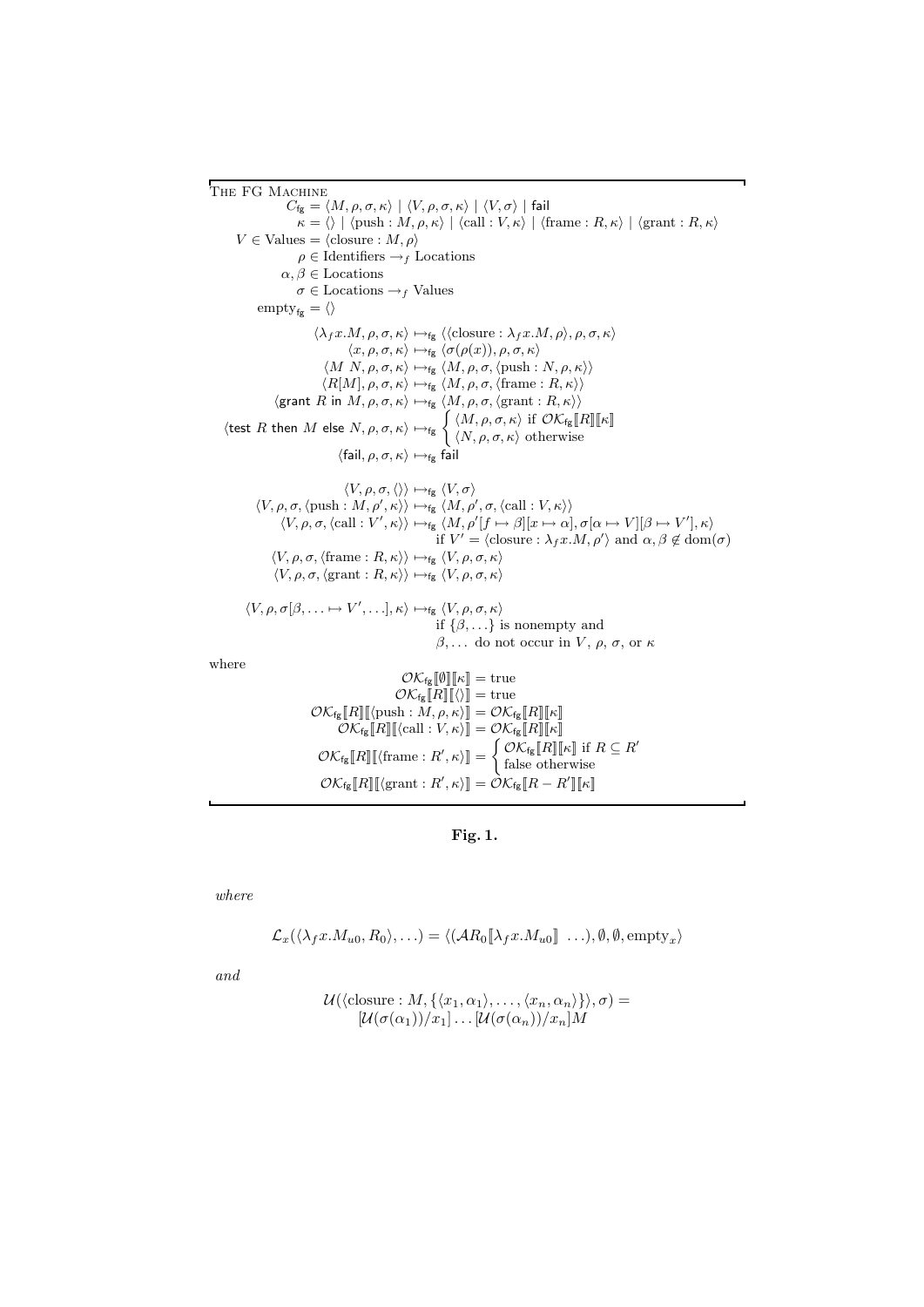**Theorem 1 (Machine Fidelity).** For all  $(\langle M_0, R_0 \rangle, \ldots)$ ,

 $\text{Eval}_{\text{fc}}(\langle M_0, R_0 \rangle, \ldots) = V$  iff  $\text{Eval}(\langle M_0, R_0 \rangle, \ldots) = V$ 

The proof proceeds by induction on the length of a reduction sequence.

#### 4.2 The fg machine is not tail-call-optimizing

To see that this implementation of the  $\lambda_{\rm sec}$  language is not TCO, we show the reduction sequence in the fg machine for the program from section 3, and validate that the space taken by the configuration is growing without bound.

UserClo  $\stackrel{\Delta}{=} \langle \text{closure}: \lambda_{user} sys. \mathcal{A} R_{\mathsf{A}}[[\text{UserFn}], \emptyset \rangle$  $\text{SystemClo} \stackrel{\Delta}{=} \langle \text{closure} : \lambda_{\text{sus}} \text{user}.\mathcal{A}R_{\text{S}}[\text{SystemFn}], \emptyset \rangle$  $\rho_0 \stackrel{\Delta}{=} [sys \mapsto \alpha, user \mapsto \beta]$  $\sigma_0 \stackrel{\Delta}{=} [\alpha \mapsto \text{SystemClo}, \beta \mapsto \text{UserClo}]$  $\langle AR_A \llbracket \text{UserFn} \rrbracket$   $AR_S \llbracket \text{SystemFn} \rrbracket$ ,  $\emptyset$ ,  $\emptyset$ ,  $\langle \rangle$  $\mapsto_{\text{fg}} \langle AR_A[[\text{UserFn}], \emptyset, \emptyset, \langle \text{push} : AR_S[[\text{SystemFn}], \emptyset, \langle \rangle \rangle \rangle$  $\mapsto_{\text{fg}} \langle \text{UserClo}, \emptyset, \emptyset, \langle \text{push} : \mathcal{A}R_{\mathsf{S}}[\text{SystemFn}], \emptyset, \langle \rangle \rangle$  $\mapsto_{fg} \langle AR_{\mathsf{S}}[\text{SystemFn}], \emptyset, \emptyset, \langle \text{call} : \text{UserClo}, \langle \rangle \rangle \rangle$  $\mapsto_{fg} \langle System Clo, \emptyset, \emptyset, \langle call : User Clo, \langle \rangle \rangle \rangle$  $\mapsto_{\text{fg}} \langle R_{\mathsf{A}}[sys \text{ user}], \rho_0, \sigma_0, \langle \rangle \rangle$  $\mapsto_{fg} \langle sys \text{ user}, \rho_0, \sigma_0, \langle \text{frame} : R_A, \langle \rangle \rangle \rangle$  $\mapsto_{fg} \langle sys, \rho_0, \sigma_0, \langle push : user, \rho_0, \langle frame : R_A, \langle \rangle \rangle \rangle$  $\mapsto_{fg} \langle \text{SystemClo}, \rho_0, \sigma_0, \langle \text{push}: user, \rho_0, \langle \text{frame} : R_A, \langle \rangle \rangle \rangle$  $\mapsto_{\text{fg}} \langle user, \rho_0, \sigma_0, \langle \text{call} : \text{SystemClo}, \langle \text{frame} : R_A, \langle \rangle \rangle \rangle$  $\mapsto_{fg} \langle \text{UserClo}, \rho_0, \sigma_0, \langle \text{call} : \text{SystemClo}, \langle \text{frame} : R_A, \langle \rangle \rangle \rangle$  $\stackrel{2}{\mapsto}_{\mathsf{fg}} \langle R_{\mathsf{S}}[user\;sys], \rho_0, \sigma_0, \langle \text{frame} : R_{\mathsf{A}}, \langle \rangle \rangle \rangle$  $\mapsto_{\text{fg}} \langle user \; sys, \rho_0, \sigma_0, \langle \text{frame} : R_{\mathsf{S}}, \langle \text{frame} : R_{\mathsf{A}}, \langle \rangle \rangle \rangle$  $\mapsto_{fg} \langle user, \rho_0, \sigma_0, \langle push : sys, \rho_0, \langle frame : R_{\mathsf{S}}, \langle frame : R_{\mathsf{A}}, \langle \rangle \rangle \rangle \rangle$  $\rightarrow$ <sub>fg</sub>  $\langle$ UserClo,  $\rho_0$ ,  $\sigma_0$ ,  $\langle$ push : sys,  $\rho_0$ ,  $\langle$ frame :  $R_S$ ,  $\langle$ frame :  $R_A$ ,  $\langle\rangle\rangle\rangle$  $\mapsto_{\text{fg}} \langle sys, \rho_0, \sigma_0, \langle \text{call} : \text{UserClo}, \langle \text{frame} : R_{\mathsf{S}}, \langle \text{frame} : R_{\mathsf{A}}, \langle \rangle \rangle \rangle \rangle$  $\mapsto_{fg} \langle \text{SystemClo}, \rho_0, \sigma_0, \langle \text{call} : \text{UserClo}, \langle \text{frame} : R_{\mathsf{S}}, \langle \text{frame} : R_{\mathsf{A}}, \langle \rangle \rangle \rangle \rangle \rangle$  $\overline{\mathcal{F}}_{\text{fg}}$  (UserClo,  $\rho_0$ ,  $\sigma_0$ , (call : SystemClo, (frame :  $R_A$ , (frame :  $R_S$ , (frame :  $R_A$ ,  $\langle\rangle\rangle\rangle\rangle\rangle$ )  $\stackrel{7}{\mapsto}_{fg}$  (SystemClo,  $\rho_0$ ,  $\sigma_0$ ,  $\langle \text{call} : \text{UserClo}, \langle \text{frame} : R_{\text{S}}, \langle \text{frame} : R_{\text{A}}, \langle \text{frame} : R_{\text{S}}, \langle \text{frame} : R_{\text{A}}, \langle \rangle \rangle \rangle \rangle \rangle \rangle$ 

# 5 An Alternative Implementation

### 5.1 How security inspections really work

A close look at  $\lambda_{\text{sec}}$  shows that frame and grant contexts affect the computation only when they are observed by a test expression. That is, a program with no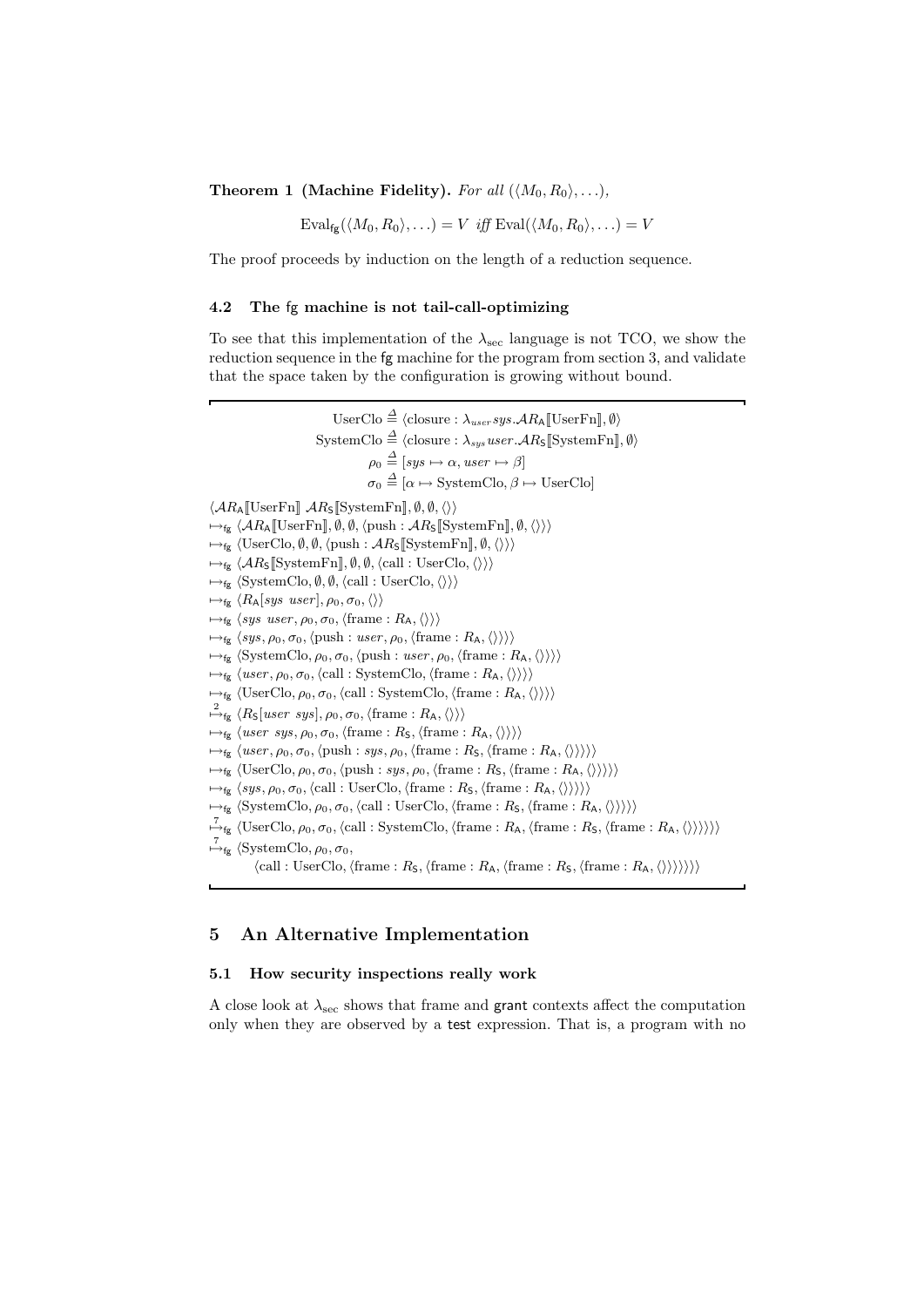test expressions may be simplified by removing all frame and grant expressions without changing its meaning. Furthermore, the observations possible with the test expression are limited by the  $\mathcal{O}\mathcal{K}$  function.

In particular, any sequence of frame and grant expressions may be collapsed into a canonical table that provides a partial map from the set of permissions to one of two conditions: 'no', indicating that the permission is not granted by the sequence, and 'grant', indicating that the permission is granted (and legally so) by some grant frame in the sequence.

To derive update rules for this table, we consider evaluation of the  $\mathcal{O}\mathcal{K}$  function as the recognition of a context-free grammar over the alphabet of frame and grant expressions. We start by simplifying the model to one with a single permission. Then each frame is either empty or contains the desired permission. Likewise, there is only one possible grant. All other continuation frames are irrelevant. So a full evaluation context can be seen as an arbitrary string in the alphabet  $\Sigma = \{y, n, g\}$ , where y and n represent frames that contain or are missing the given permission, and g represents a grant. Assume the ordering of the letters in the word places the outermost frames at the left end of the string.

With the grammar in place, the  $\mathcal{O}K_{fg}$  predicate can easily be interpreted as a finite-state machine that recognizes the regular expression  $\Sigma^* gy^*$ ; that is, a string ending with a grant followed by any number of  $y$ 's. The resulting FSA has just two states, one accepting and one non-accepting. A  $q$  always transitions to the accepting state, and a n always transitions to the non-accepting state. A  $y$ causes a (trivial) transition to the current state.

This last observation leads us to a further simplification. Since the presence of the character  $y$  does not affect the decision of the FSA, we may ignore the continuation frames that generate them, and consider only the grant frames and those security frames that do not include the desired permission. The regular expression indicating the success of  $\mathcal{O} \mathcal{K}_{fg}$  becomes simply  $\mathcal{L}^* g$ .

Now consider the reduction semantics again. Although a context represents a long string, we cannot reduce all permission information in a context to a single state in our machine, because the context also contains expressions waiting to be evaluated. In other words, there are many prefixes of this "permission word" that evaluation depends on. Whenever a sequence of frame and grant expressions occurs without interruption, however, it is safe to collapse it, and it is easy to see how to do so. A substring ending in a  $q$  results in an accepting state, a substring ending in an  $n$  results in a non-accepting state, and the empty substring does not alter the decision. To extend this to the whole language, we must expand our single-permission state to a full table of permissions.

This reasoning also provides an intuitive understanding for the componential nature of our annotation scheme. Consider the evaluation of a program containing both annotated and unannotated components. Since this computation ignores security frames indicating the presence of a given permission, code that has not been annotated at all is equivalent to code that has been granted all permissions. This means that system libraries need not be recompiled to take advantage of such a scheme.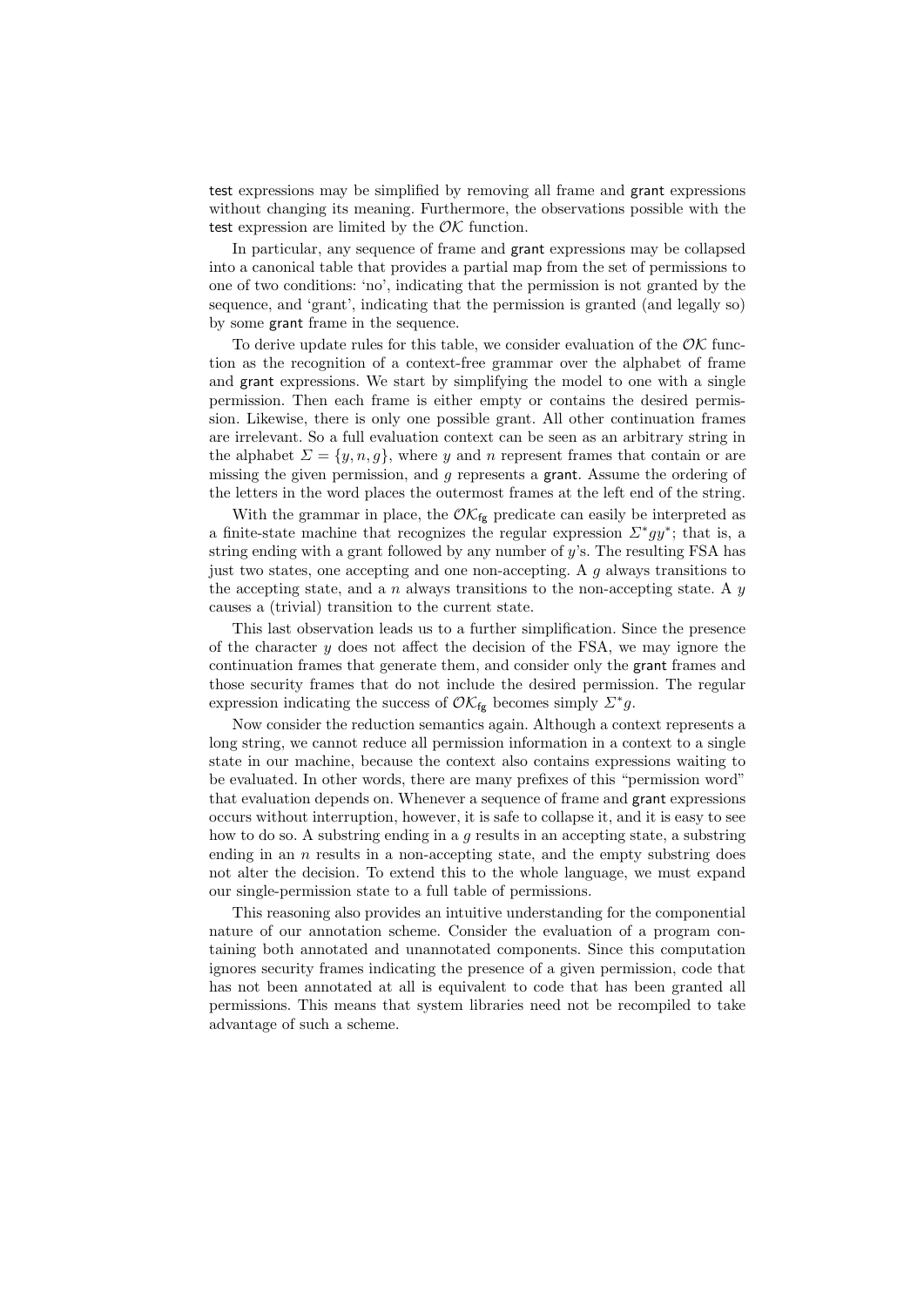THE CM MACHINE  $m \in \mathcal{P} \rightarrow_f \{\text{grant}, \text{no}\}$ configurations :  $C_{\text{cm}} = \langle M, \rho, \sigma, \kappa \rangle \mid \langle V, \rho, \sigma, \kappa \rangle \mid \langle V, \sigma \rangle$  | fail  $\kappa = \langle \text{empty} : m \rangle \mid \langle \text{push} : M, \rho, \kappa, m \rangle \mid \langle \text{call} : V, \kappa, m \rangle$  $V \in$  Values =  $\langle$ closure :  $M, \rho \rangle$  $\rho \in$ Identifiers  $\mathord{\rightarrow}_f$  Locations  $\alpha, \beta \in$  Locations  $\sigma \in$  Locations  $\rightarrow$  *f* Values  $\text{empty}_{\text{cm}} = \langle \text{empty} : \emptyset \rangle$  $\langle \lambda_f x.M, \rho, \sigma, \kappa \rangle \mapsto_{\mathsf{cm}} \langle \langle \text{closure}: \lambda_f x.M, \rho \rangle, \rho, \sigma, \kappa \rangle$  $\langle x, \rho, \sigma, \kappa \rangle \mapsto_{\sf cm} \langle \sigma(\rho(x)), \rho, \sigma, \kappa \rangle$  $\langle M\ N, \rho, \sigma, \kappa \rangle \mapsto_{\sf cm} \langle M, \rho, \sigma, \langle \text{push} : N, \rho, \kappa, \emptyset \rangle \rangle$  $\langle R[M], \rho, \sigma, \kappa \rangle \mapsto_{\sf cm} \langle M, \rho, \sigma, \kappa[\overline{R} \mapsto {\rm no}]\rangle$  $\langle \text{grant } R \text{ in } M, \rho, \sigma, \kappa \rangle \mapsto_{\text{cm}} \langle M, \rho, \sigma, \kappa[R \mapsto \text{grant}] \rangle$ (test R then M else  $N, \rho, \sigma, \kappa$ )  $\mapsto$ cm  $\left\{ \begin{array}{l} \langle M, \rho, \sigma, \kappa \rangle \text{ if } O\mathcal{K}_{\text{cm}}[\![R]\!]$ [ $\kappa$ ]  $\langle N, \rho, \sigma, \kappa \rangle$  otherwise  $\langle \mathsf{fail}, \rho, \sigma, \kappa \rangle \mapsto_{\mathsf{cm}} \hat{\mathsf{fail}}$ 

$$
\langle V, \rho, \sigma, \langle \text{empty} : m \rangle \rangle \mapsto_{\text{cm}} \langle V, \sigma \rangle
$$
  

$$
\langle V, \rho, \sigma, \langle \text{push} : M, \rho', \kappa, m \rangle \rangle \mapsto_{\text{cm}} \langle M, \rho', \sigma, \langle \text{call} : V, \kappa, \emptyset \rangle \rangle
$$
  

$$
\langle V, \rho, \sigma, \langle \text{call} : V', \kappa, m \rangle \rangle \mapsto_{\text{cm}} \langle M, \rho' [f \mapsto \beta] [x \mapsto \alpha], \sigma[\alpha \mapsto V][\beta \mapsto V'], \kappa \rangle
$$
  
if  $V' = \langle \text{closure} : \lambda_f x. M, \rho' \rangle$  and  $\alpha, \beta \notin \text{dom}(\sigma)$ 

$$
\langle V, \rho, \sigma[\beta, \ldots \mapsto V, \ldots], \kappa \rangle \mapsto_{\mathsf{cm}} \langle V, \rho, \sigma, \kappa \rangle
$$
  
if  $\{\beta, \ldots\}$  is nonempty and  
 $\beta, \ldots$  do not occur in  $V, \rho, \sigma, \text{or } \kappa$ 

where

$$
\langle \ldots, m \rangle [R \mapsto c] = \langle \ldots, m[R \mapsto c] \rangle \text{ (pointwise extension)}
$$

and

$$
\mathcal{O}\mathcal{K}_{\text{cm}}[\![R]\!][\![\kappa]\!]=\text{true}
$$

$$
\mathcal{O}\mathcal{K}_{\text{cm}}[\![R]\!][\![\kappa]\!](\text{empty}:m)\!]=\big(R\cap m^{-1}(\text{no})=\emptyset\big)
$$

$$
\mathcal{O}\mathcal{K}_{\text{cm}}[\![R]\!][\![\langle \text{push}:M,\rho,\kappa,m\rangle]\!]\bigg\} = \big(R\cap m^{-1}(\text{no})=\emptyset\big)\wedge\mathcal{O}\mathcal{K}_{\text{cm}}[\![R-m^{-1}(\text{grant})]\!][\![\kappa]\!]
$$

### Fig. 2.

### 5.2 The cm machine

In the cm (continuation-marks) machine, each continuation frame contains a table of permissions, called a mark. The evaluation steps for frame and grant expressions update the table in the enclosing continuation, rather than increasing the length of the continuation itself. The  $\mathcal{O}\mathcal{K}_{\mathsf{cm}}$  predicate now inspects these marks, rather than the frame and grant elements of the continuation. Otherwise, the cm machine is the same as the fg machine (figure 2).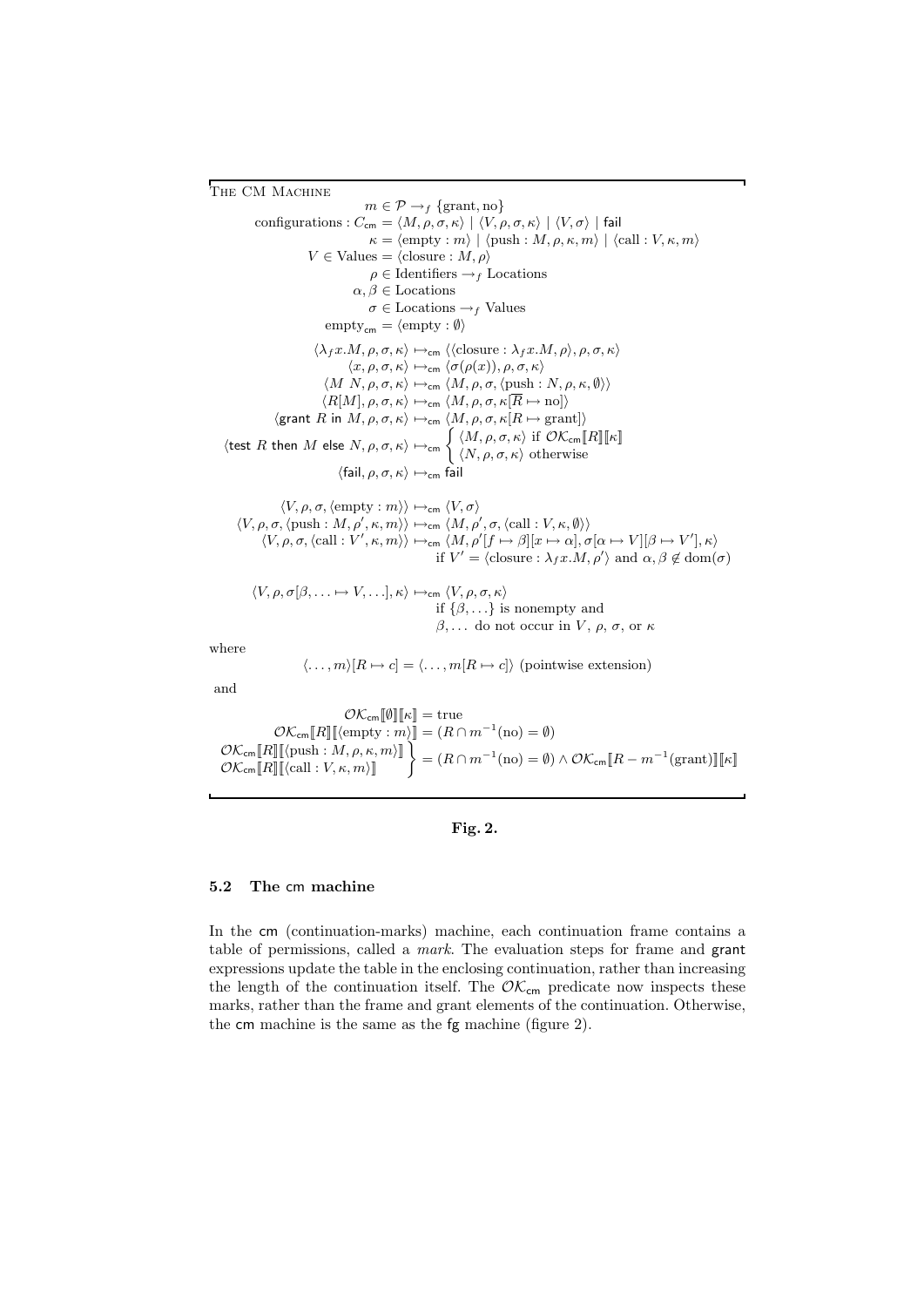The Eval<sub>cm</sub> function is an instance of Eval<sub>x</sub>. That is, Eval<sub>cm</sub> is the same as Eval<sub>fg</sub>, except that it uses  $\mapsto_{\mathsf{cm}}$  as its transition function and empty<sub>cm</sub> as its empty continuation.

The two machines produce the same results.

**Theorem 2 (Machine Equivalence).** For all  $(\langle M_0, R_0 \rangle, \ldots)$ ,

 $\text{Eval}_{\text{f}\sigma}(\langle M_0, R_0 \rangle, \ldots) = V$  iff  $\text{Eval}_{\text{cm}}(\langle M_0, R_0 \rangle, \ldots) = V$ 

To prove this theorem, we must show that if the fg machine terminates, the cm machine terminates with the same value, and that if the fg machine does not terminate in a final state, then the cm machine also fails to terminate.

For the purposes of the proof, we will assume that no garbage collection steps are taken, because garbage collection cannot affect the result of the evaluation.

Lemma 1 (No Garbage Collection). For every evaluation sequence in either the fg or cm machine, removing every garbage-collection step produces another legal sequence, and no divergent computation is made finite by such a removal.

To compare the machines, we introduce the function  $\mathcal{T}$ .

 $\mathcal{T} \langle M, \rho, \sigma, \kappa \rangle = \langle M, \rho, \sigma, \mathcal{T}(\kappa) \rangle$  $\langle T \langle V, \rho, \sigma, \kappa \rangle = \langle V, \rho, \sigma, T(\kappa) \rangle$  $\overline{\mathcal{T}}\langle V, \sigma\rangle = \langle V, \sigma\rangle$  $T$ (fail) = fail  $T \langle \rangle = \langle \text{empty} : \emptyset \rangle$  $\mathcal{T} \langle \text{push} : M, \rho, \kappa \rangle = \langle \text{push} : M, \rho, \mathcal{T}(\kappa), \emptyset \rangle$  $\mathcal{T}\langle \text{call} : V, \kappa \rangle = \langle \text{call} : V, \mathcal{T}(\kappa), \emptyset \rangle$  $\mathcal{T}$  (frame :  $R, \kappa$ ) =  $\mathcal{T}(\kappa)[\overline{R} \mapsto \text{no}]$  $\mathcal{T} \langle \text{grant} : R, \kappa \rangle = \mathcal{T}(\kappa) [R \mapsto \text{grant}]$ 

The function  $\mathcal T$  maps configurations of the fg machine to configurations of the cm machine. A step in the fg machine corresponds to either no steps or one step in the cm machine.

**Lemma 2 (Simulation).** Given a configuration  $C_{\text{cm}}$ , with  $C_{\text{cm}} = \mathcal{T}(C_{\text{fg}})$ , one of the following holds:

- 1.  $C_{fg}$  is either fail or  $\langle V, \sigma \rangle$
- 2.  $C_{fg}$  and  $C_{cm}$  are both stuck.
- 3.  $C_{fg} \mapsto_{fg} C'_{fg}$  and  $\mathcal{T}(C'_{fg}) = C_{cm}$
- 4.  $C_{fg} \mapsto_{fg} C'_{fg}$  and  $C_{cm} \mapsto_{cm} T(C'_{fg})$

The proof is a case analysis on the four cases and the configurations of the machine. The fg machine takes extra steps only when "popping" frame and grant continuations after reducing their arguments to values.

The cm machine can always represent a sequence of frame and grant expressions with a single mark. The sequence of steps below illustrates this for the divergent mutually-recursive computation shown in section 3.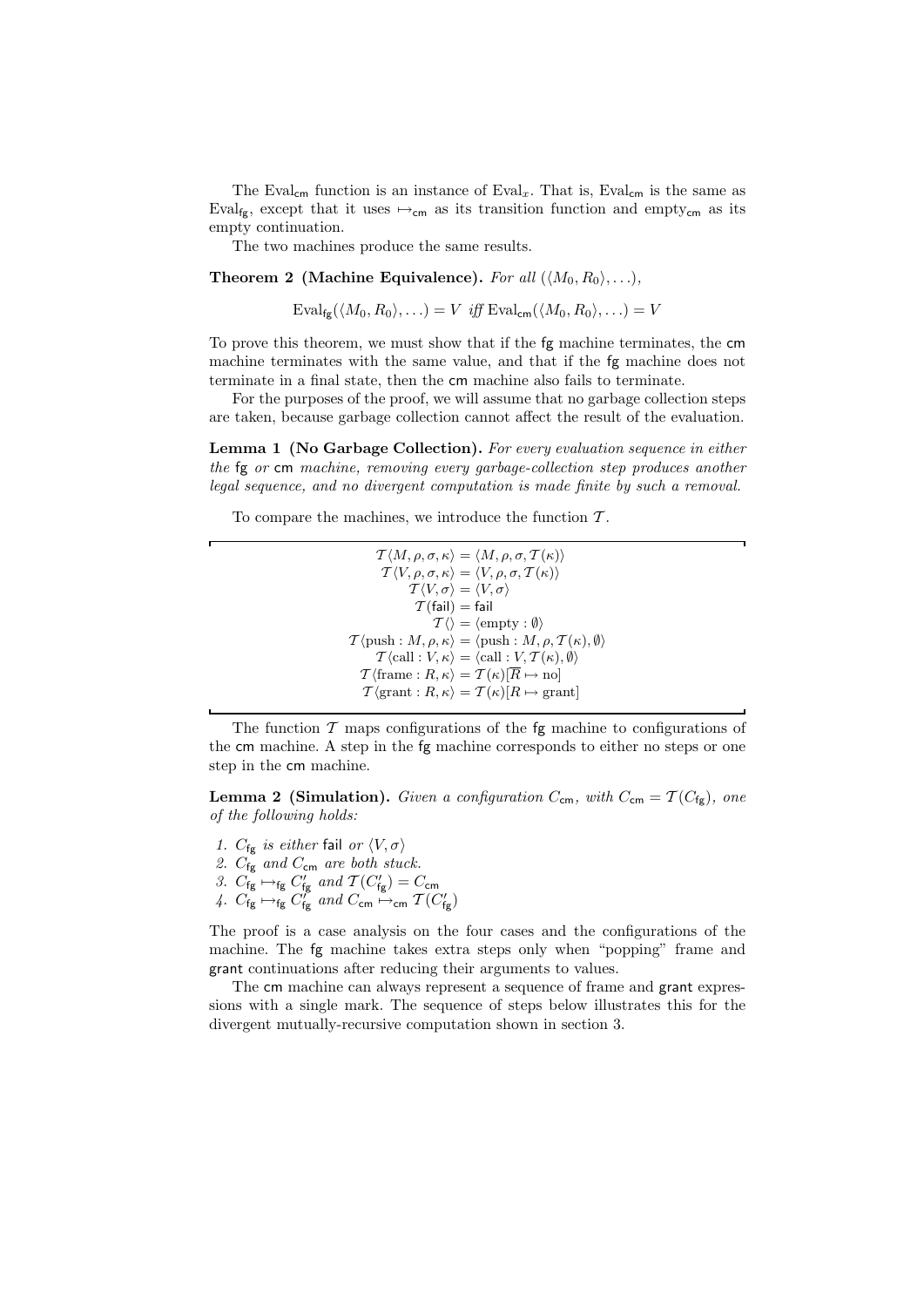```
R_{\mathsf{S}} \stackrel{\Delta}{=} \{b, c\}R_{\mathsf{A}} \stackrel{\Delta}{=} \{a, b\}\langle AR_A[[UserFn]] \, AR_S[[SystemFn]], \emptyset, \emptyset, \langle empty : \emptyset \rangle \rangle\rightarrow<sub>cm</sub> \langle AR_A[[UserFn]], \emptyset, \emptyset, \langle push : AR_S[[SystemFn]], \emptyset, \langle empty : \emptyset \rangle, \emptyset \rangle \rangle\mapsto<sub>cm</sub> \langleUserClo, Ø, Ø, \langlepush : AR<sub>S</sub>[[SystemFn]], Ø, \langleempty : Ø\rangle, Ø\rangle}
\mapsto_{\mathsf{cm}} \langle \mathcal{A} R_{\mathsf{S}}[\mathrm{SystemFn}], \emptyset, \emptyset, \langle \mathrm{call} : \mathrm{UserClo}, \langle \mathrm{empty} : \emptyset \rangle, \emptyset \rangle \rangle\mapsto_{\mathsf{cm}} \langle \mathsf{SystemClo}, \emptyset, \emptyset, \langle \mathsf{call} : \mathsf{UserClo}, \langle \mathsf{empty} : \emptyset \rangle, \emptyset \rangle \rangle\mapsto_{\mathsf{cm}} \langle R_{\mathsf{A}}[sys\; user], \rho_0, \sigma_0, \langle \text{empty : } \emptyset \rangle \rangle\mapsto_{\mathsf{cm}} \langle sys \; user, \rho_0, \sigma_0, \langle \text{empty} : [\{c\} \mapsto \text{no}]\rangle \rangle\mapsto_{\mathsf{cm}} \langle sys, \rho_0, \sigma_0, \langle \text{push} : user, \rho_0, \langle \text{empty} : [\{c\} \mapsto \text{no}]\rangle \rangle\rightarrow_{\mathsf{cm}} \langle SystemClo, \rho_0, \sigma_0, \langle push : user, \rho_0, \langle empty : [\{c\} \mapsto no]\rangle, \emptyset\rangle\rightarrow<sub>cm</sub> \langle user, \rho_0, \sigma_0, \langle call : SystemClo, \langle empty : [\{c\} \mapsto no \rangle], \emptyset \rangle \rangle\mapsto_{\mathsf{cm}} \langle \text{UserClo}, \rho_0, \sigma_0, \langle \text{call} : \text{SystemClo}, \langle \text{empty} : [\{c\} \mapsto \text{no}]\rangle, \emptyset \rangle \rangle\stackrel{2}{\mapsto}_{\mathsf{cm}} \langle R_{\mathsf{S}}[user\;sys], \rho_0, \sigma_0, \langle \text{empty} : [\{c\} \mapsto \text{no}]\rangle \rangle\mapsto_{\mathsf{cm}} \langle user\ sys, \rho_0, \sigma_0, \langle \text{empty} : [\{a, c\} \mapsto \text{no}]\rangle\rangle\rightarrow_{\mathsf{cm}} \langle user, \rho_0, \sigma_0, \langle \text{push} : sys, \rho_0, \langle \text{empty} : [\{a, c\} \mapsto \text{no}]\rangle \rangle\rightarrow<sub>cm</sub> \langleUserClo, \rho_0, \sigma_0, \langlepush : sys, \rho_0, \langleempty : [\{a, c\} \mapsto no]\rangle, \emptyset\rangle\mapsto_{\mathsf{cm}} \langle sys, \rho_0, \sigma_0, \langle \text{call} : \text{UserClo}, \langle \text{empty} : [\{a, c\} \mapsto \text{no}]\rangle, \emptyset \rangle \rangle\mapsto_{\mathsf{cm}} \langle \mathsf{System} \mathsf{Clo}, \rho_0, \sigma_0, \langle \mathsf{call} : \mathsf{User} \mathsf{Clo}, \langle \mathsf{empty} : [\{a, c\} \mapsto \mathsf{no}]\rangle, \emptyset \rangle \rangle\stackrel{7}{\mapsto}_{\mathsf{cm}} (UserClo, \rho_0, \sigma_0, (call : SystemClo, (empty : [{a, c} \mapsto no]), \emptyset))
\stackrel{7}{\mapsto}_{\mathsf{cm}} \langle \mathsf{SystemClo}, \rho_0, \sigma_0, \langle \mathsf{call} : \mathsf{UserClo}, \langle \mathsf{empty} : [\{a, c\} \mapsto \mathsf{no}]\rangle, \emptyset \rangle \rangle
```
# 6 Space Consumption

In order to apply Clinger's analytic framework of TCO [4], we must extend his configuration-measuring function to handle security frames (in the case of the fg machine) and marks (in the case of the cm machine). Fortunately, we can use the same function for configurations of both machines. Applying the function to the configurations assumed by the fg and cm machines during the evaluation of a program yields space functions  $S_{fg}$  and  $S_{cm}$ , mapping programs to the maximum space consumed during the evaluations on their respective machines.

With this extension, we can define space complexity classes  $O(S_{fg})$  and  $O(S_{\text{cm}})$  as the sets of space functions that are asymptotically similar to  $S_{\text{fg}}$  and  $S_{\text{cm}}$ . We can demonstrate the inclusion of  $O(S_{\text{cm}})$  in  $O(S_{\text{fg}})$  by mapping configurations of the cm machine onto configurations of the fg machine and showing a worst-case growth of no more than the number of permissions  $|\mathcal{P}|$ , and the noninclusion of  $O(S_{\text{fg}})$  in  $O(S_{\text{cm}})$  by choosing a program (like the example shown earlier) that grows without bound in the fg machine but has a finite bound in the cm machine.

To directly show that the cm machine is TCO, we must define TCO for this language. We define an oracular machine that makes the right security decisions with no information whatsoever, and then show that the cm machine's space use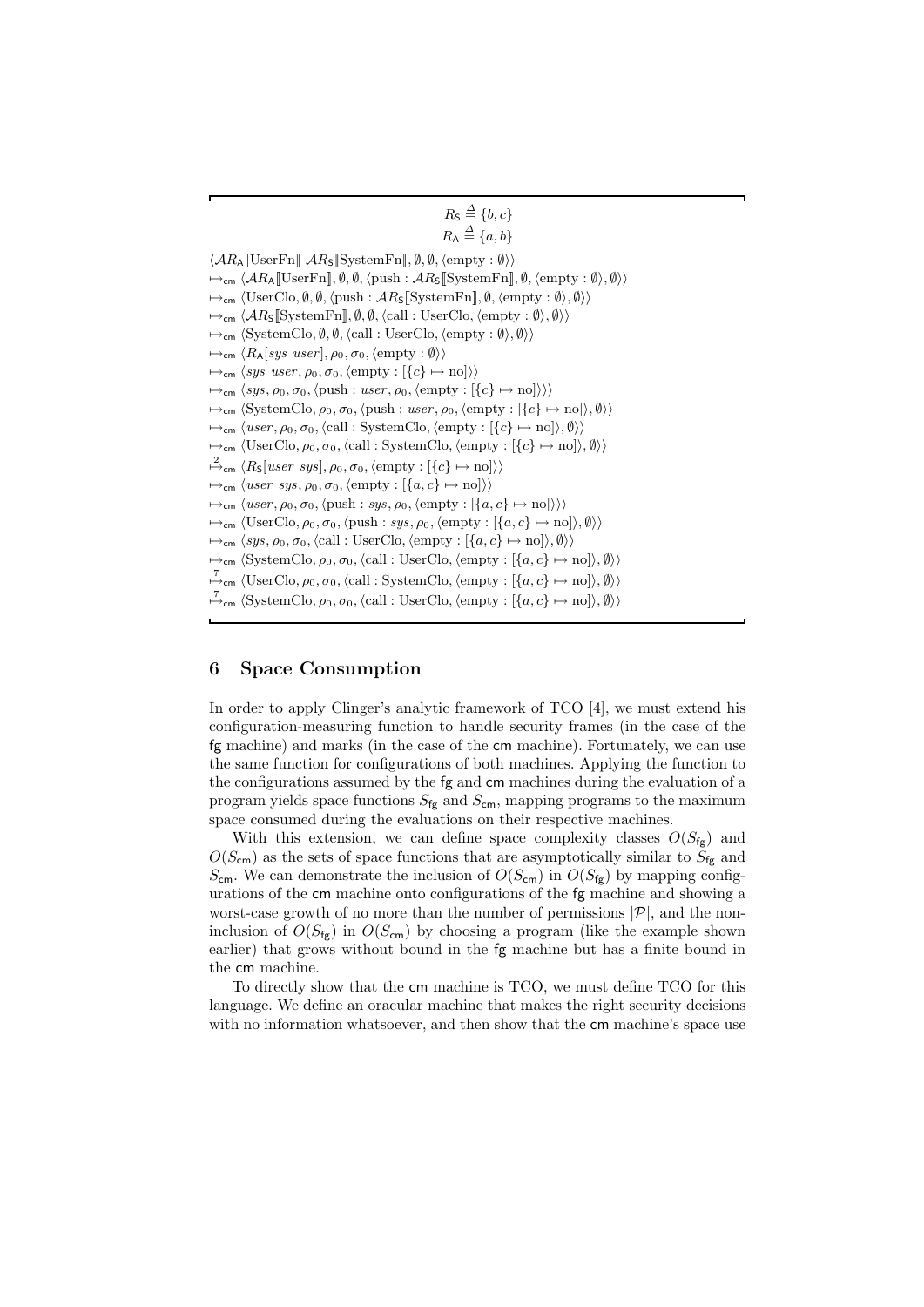is asymptotically bounded by the complexity class  $O(S_0)$  induced by the oracle's space function  $S_o$ .

Theorem 3 (Space Complexity).  $O(S_o) = O(S_{cm}) \subset O(S_{fg})$ 

# 7 A Note on TCO in Fournet and Gordon

Our reduction semantics differs from that presented by Fournet & Gordon [7]. In particular, our semantics omits runtime checks for grant expressions against their source permissions. While we have justified this omission with a static check (section 5.2), it is important to understand that our evaluator differs from Fournet & Gordon's on programs that do not satisfy this predicate.

The difference in the evaluators induces a further difference in the respective contextual equivalence theories. In Fournet & Gordon's theory, the equation

 $\emptyset$ [ grant  $\emptyset$  in test R then e else  $f$ ]  $\equiv \emptyset$ [ grant R in test R then e else  $f$ ]

holds. The two expressions are contextually equivalent because the permissions enabled by the grant are dynamically reduced to the empty set at runtime. In our system, though, this runtime check is omitted and the two expressions therefore produce different results.

Although this difference might suggest that the results of this paper do not apply to the semantics of Fournet  $\&$  Gordon, this is not the case. To make this point, we sketch an optimization path using their theory of contextual equivalence that reduces any program to one that contains at most two frame expressions and one grant expression for each ordinary expression. This guarantees that the amount of security information in the program is linear in the size of the ordinary program.

Consider an expression containing an arbitrarily long (nested) sequence of frame and grant expressions wrapped around a single ordinary expression e. Using Fournet & Gordon's contextual equivalence theory, it can be reduced to at most two frame expressions wrapped around at most one grant expression wrapped around e. Informally, this optimization path consists of three specific optimizations, using four laws from the theory [7, pp. 311–312].

| SELECTED EQUATIONS                                                                                              |
|-----------------------------------------------------------------------------------------------------------------|
| (Frame Frame): $R_1[R_2[R_3[e]]] = (R_1 \cap R_2)[R_3[e]]$                                                      |
| (Grant Grant): grant $R_1$ in grant $R_2$ in $e =$ grant $R_1 \cup R_2$ in $e$                                  |
| (Frame Grant): $R_1$ grant $R_2$ in $e$ = $R_1$ grant $R_1 \cap R_2$ in $e$                                     |
| (Frame Grant Frame): $R_1 \supseteq R_2 \Rightarrow R_1$ [grant $R_2$ in $R_3[e] = R_1[R_3]$ grant $R_2$ in e]] |
|                                                                                                                 |

The first reduces a sequence of three or more frame expressions to two frame expressions. The second reduces two or more grant expressions to a single grant expression. The third moves a frame outward past a grant. We conjecture that these optimizations yield a provably TCO machine semantics that is a direct modification of Fournet & Gordon's reduction semantics.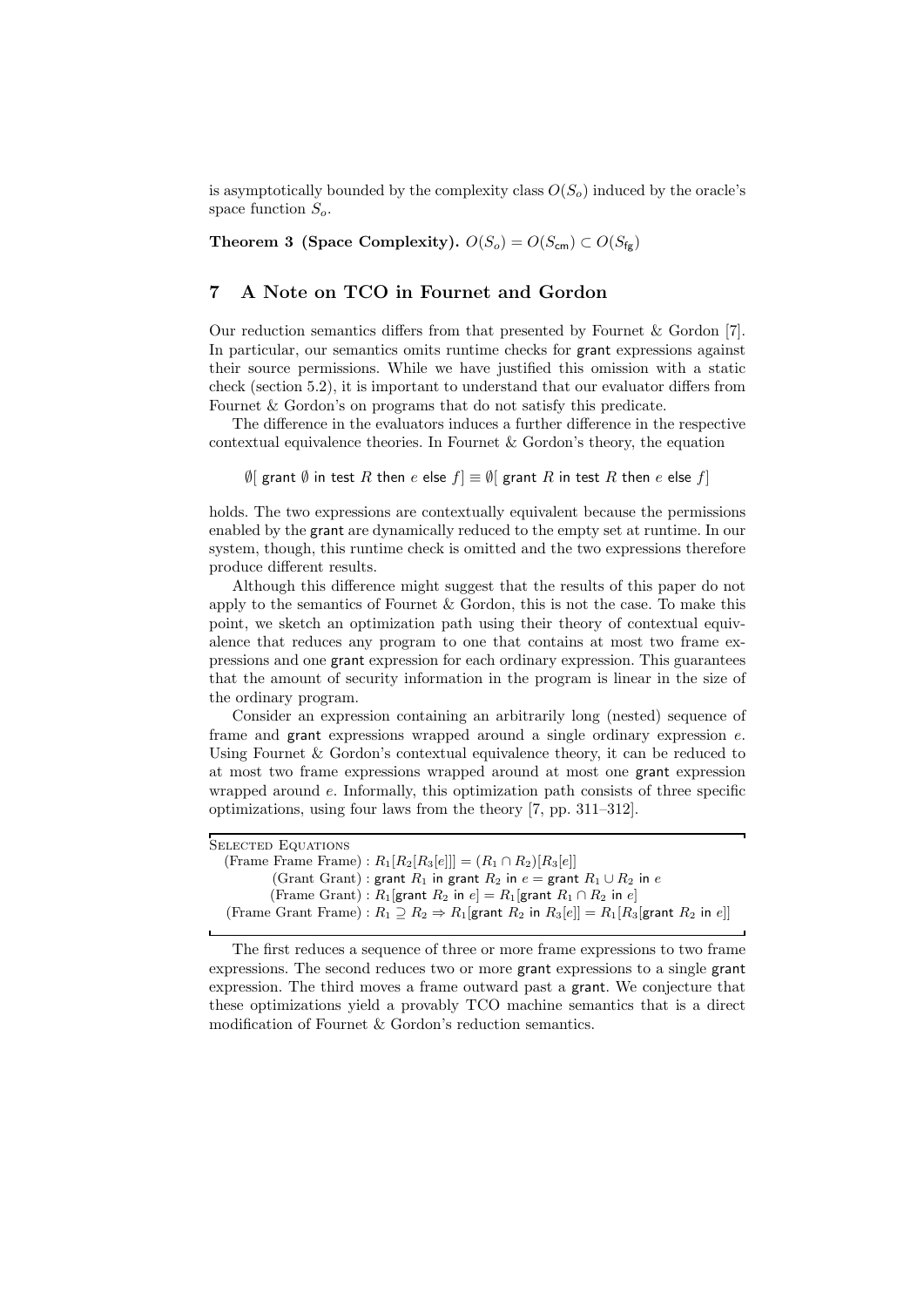# 8 Related Work

This paper is directly inspired by the POPL presentation of a semantics for stack inspection by Fournet & Gordon [7], and by our earlier research on an algebraic stepper for DrScheme [3]. In this work, we produced a portable and provably correct algebraic stepper, based on a novel, lightweight stack inspection mechanism. Using a primitive function, a program can place continuation marks on the stack and inquire about existing marks. If a function places two marks on the stack, the run-time environment replaces the first with the second. Hence, the manipulation of continuation marks automatically preserves tail-call optimizations. The key difference between our earlier work and this paper is that continuation marks for security permissions contain negative rather than positive information. Once we understood this, we could derive the rest of the ideas here in a straightforward manner.

The initial presentation of stack inspection is due to Wallach et al. [17, 18]. They provide informal specifications and multiple implementations for this security architecture. Our paper aims to bridge the gap between this implementation work and the equational reasoning of Fournet & Gordon.

Several others [1, 14] have considered the problem of adding tail calls to the JVM, which does support stack inspection. However, none of these specifically addressed stack inspection or security, and all of them made the simplifying assumption that TCO was only possible between procedures of the same component; that is, none of them considered calls between user and library code.

Karjoth [9] presents a semantics for access control in Java 2; his model presents rules for the maintenance of access control information, but leaves the rules for the evaluation of the language itself unspecified. Because he includes rules for matching 'call' and 'return' expressions, his system cannot be the foundation for a TCO implementation.

### 9 Conclusions

Our paper invalidates the widely held belief among programming language researchers that a global tail-call optimization policy is incompatible with stack inspection for security policies. We develop an alternative implementation of stack inspection; we prove that it preserves the observable behavior of all programs; and we show that its notion of tail call is consistent with Clinger's mathematical notion of tail-call optimization. It is our belief that translating our ideas into a compiler or a virtual machine imposes no additional cost on the implementation of any other construct. Finally, we expect that such an implementation will perform as well or better than a conventional stack inspection implementation.

Acknowledgments We are grateful to C. Fournet and J. Marshall for their comments, and to M. Flatt for the design and implementation of continuation marks.